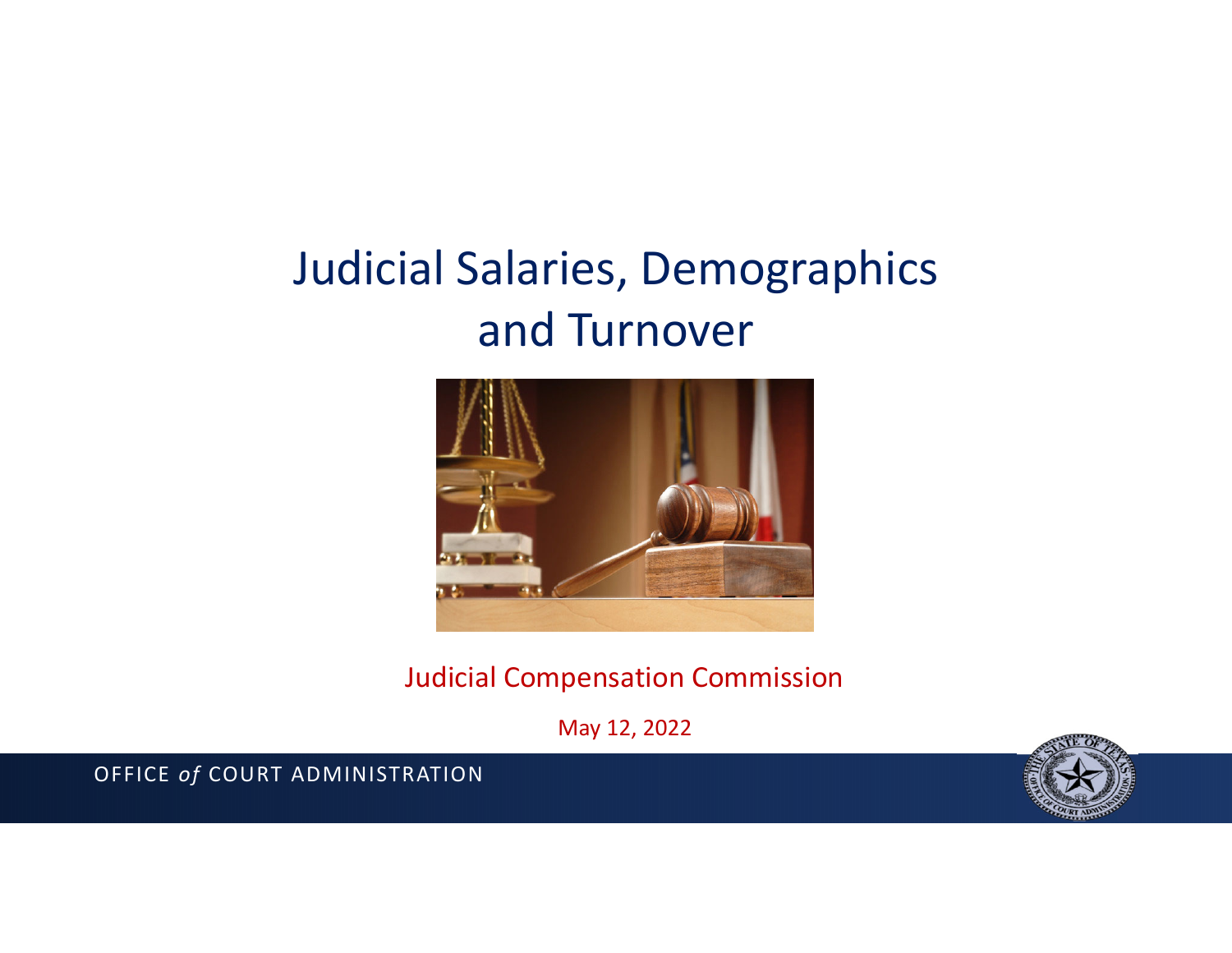| Judge                                                          | <b>State Base Salary</b><br>(Based on Experience)                                              | <b>Maximum</b><br>County<br><b>Supplement</b> | <b>Maximum</b><br><b>Salary</b> | <b>Average Salary</b><br>(Jan. 2022) | <b>State</b><br><b>Longevity Pay</b><br>$(12+Years)$ |
|----------------------------------------------------------------|------------------------------------------------------------------------------------------------|-----------------------------------------------|---------------------------------|--------------------------------------|------------------------------------------------------|
| Chief Justice - Supreme Court<br>or Court of Criminal Appeals  | 0-4: \$168,000<br>4-8: \$184,800<br>$8 + : $201,600$<br>Chief supplement:<br>\$2,500 - \$3,000 | N/A                                           | \$204,600                       | \$204,600                            | \$10,080                                             |
| Justice - Supreme Court or<br><b>Court of Criminal Appeals</b> | 0-4: \$168,000<br>4-8: \$184,800<br>8+: \$201,600                                              | N/A                                           | \$201,600                       | \$191,100                            | \$10,080                                             |
| Chief Justice -<br>Court of Appeals                            | 0-4: \$154,000<br>4-8: \$169,400<br>8+: \$184,800<br>Chief supplement:<br>$$2,500 - $3,000$    | up to \$9,000                                 | up to \$196,800                 | \$194,493                            | \$9,240                                              |
| Justice $-$<br>Court of Appeals                                | 0-4: \$154,000<br>4-8: \$169,400<br>8+: \$184,800                                              | up to \$9,000                                 | up to \$193,800                 | \$177,436                            | \$9,240                                              |
| District Judge                                                 | 0-4: \$140,000<br>4-8: \$154,000<br>8+: \$168,000                                              | up to \$18,000                                | up to<br>\$186,000              | \$171,069                            | \$8,400                                              |

## **Salary Summary for Elected State Judges as of September 1, 2019**

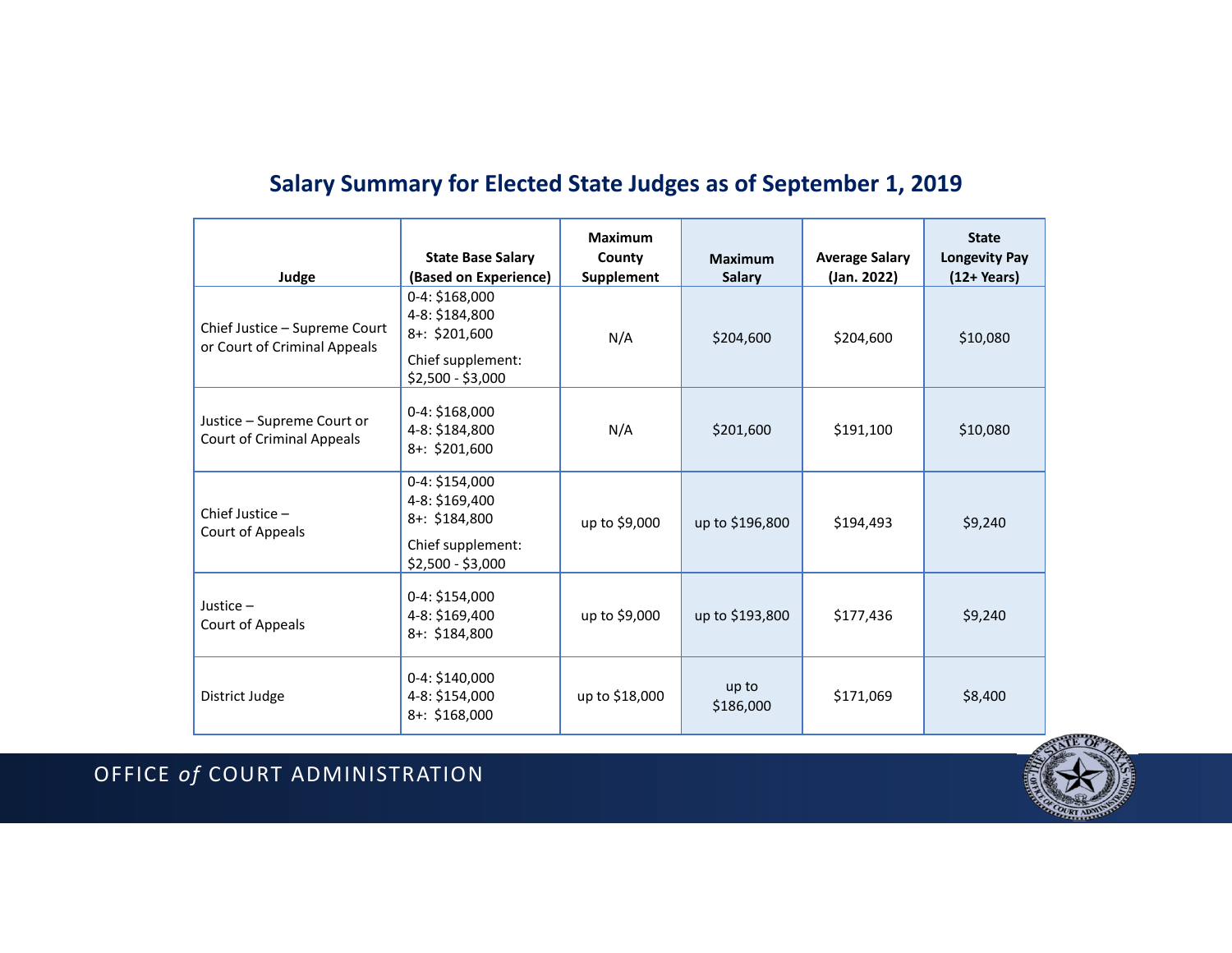## Amongst the 6 most populous states, Texas ranks last in salaries for judges on the state's **highest courts**.



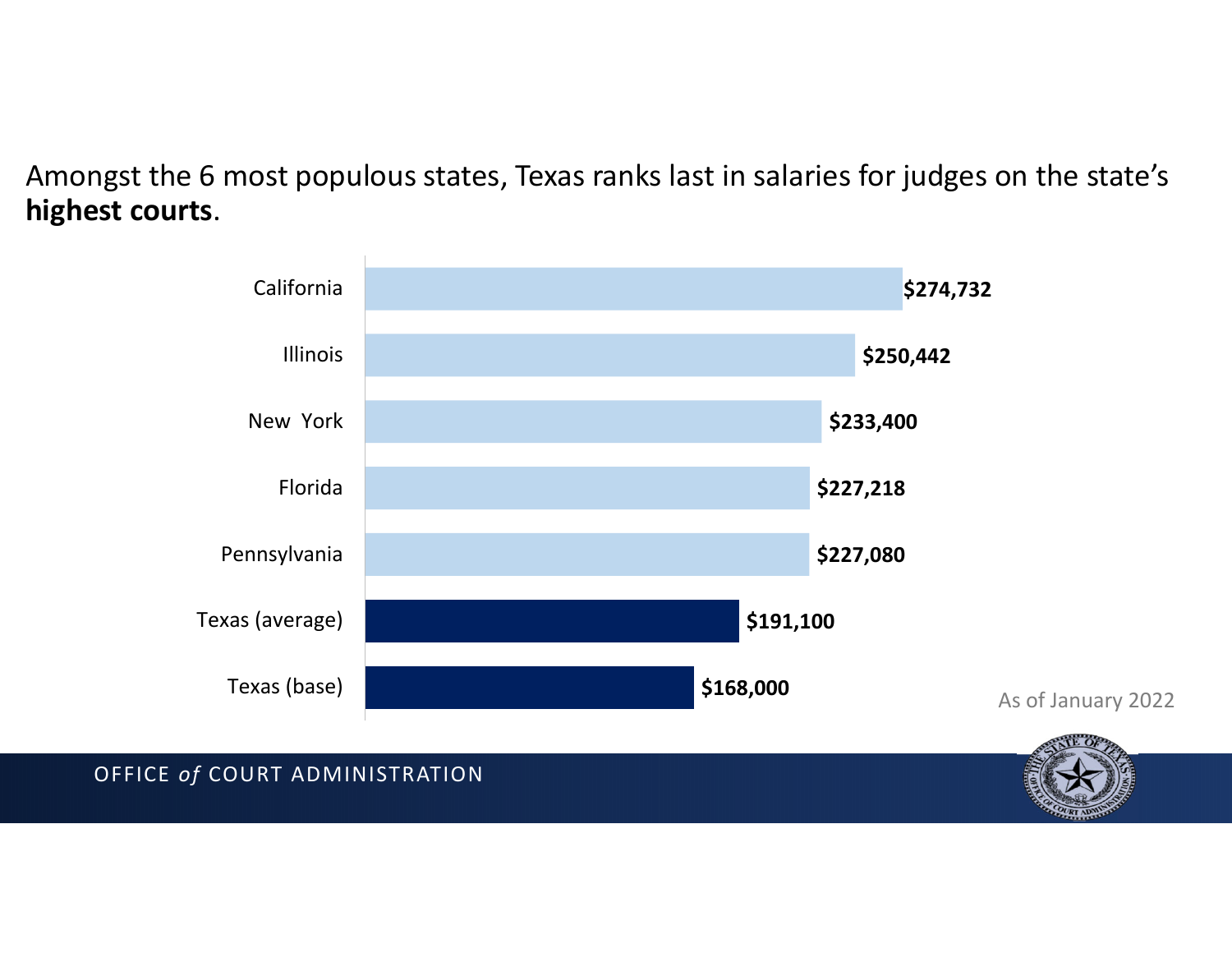## It also ranks last for judges on the state's **intermediate appellate courts**.



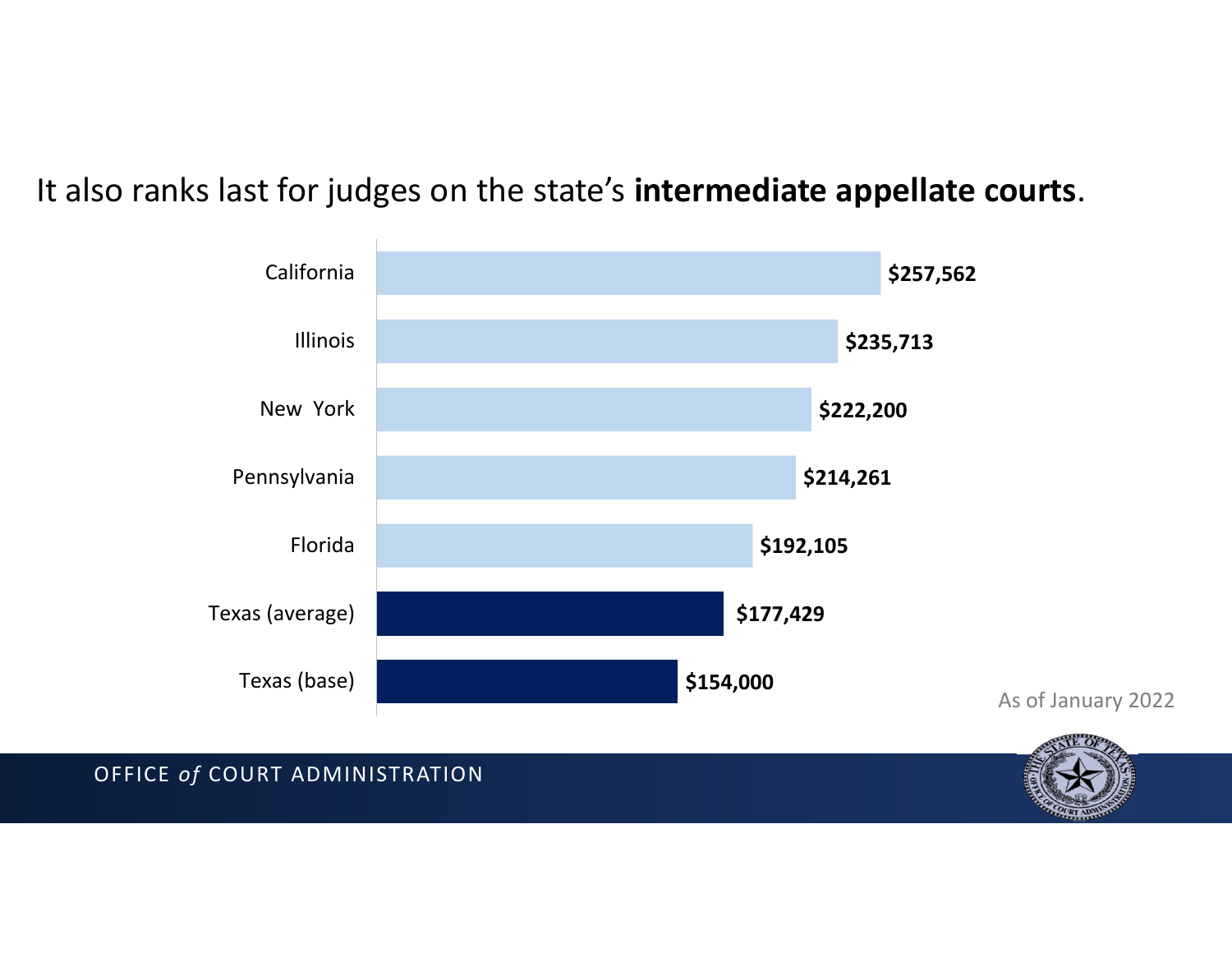On average, Texas ranks 5<sup>th</sup> in salaries for judges in the state's general jurisdiction courts (Texas **district courts**), but the base salary for these judges ranks last.

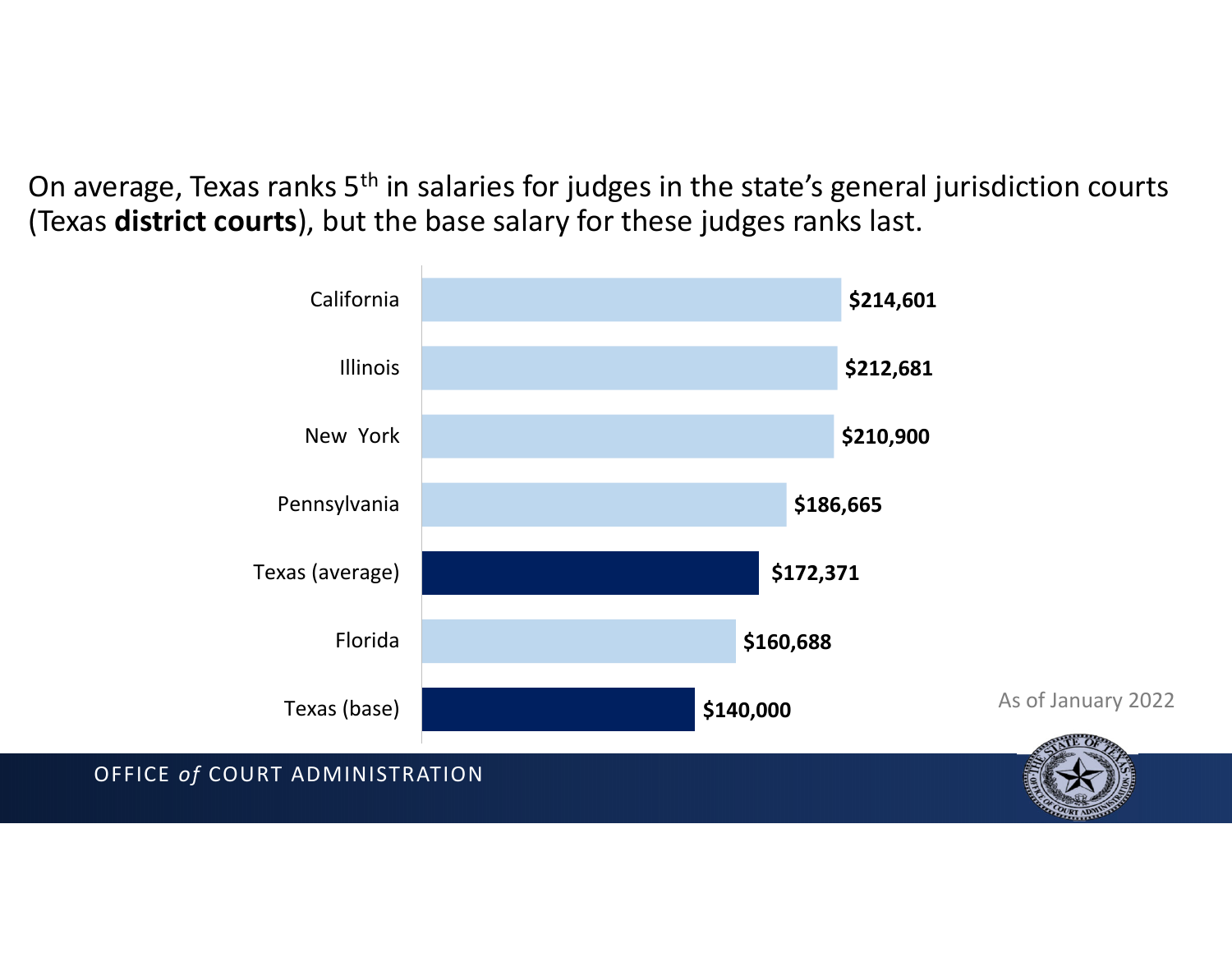The base district judge salary lagged behind the average salary of <sup>a</sup> Texas lawyer in 2020 according to attorney salary data from the Texas Workforce Commission. All other judicial salaries, except the average salary for judges of the highest courts, fell below the average salary of an experienced lawyer in the state.



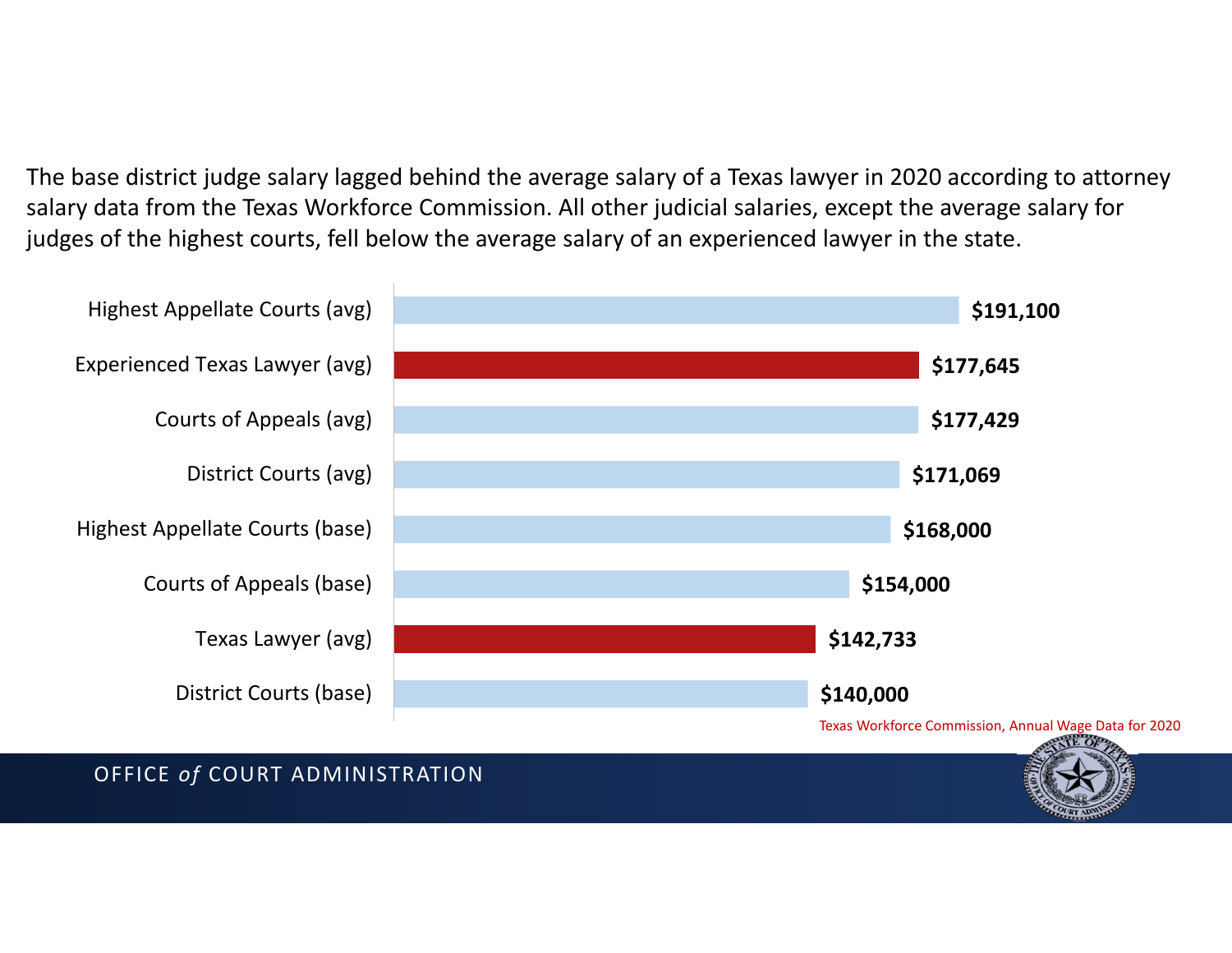**79** percent of appellate and district judges had 20 or more years of experience as an attorney, and **43** percent had more than 30 years.



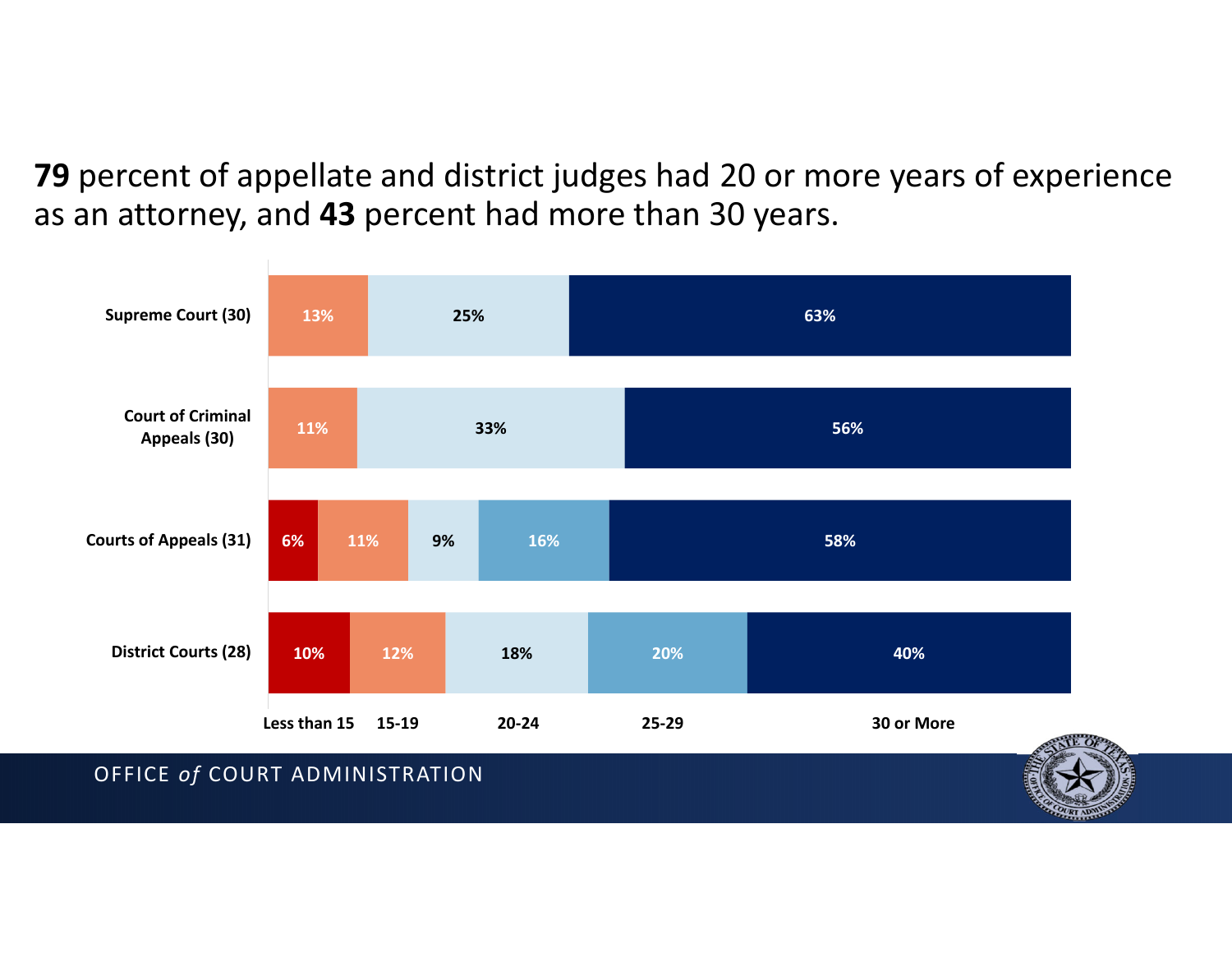## percent of judges in the **highest appellate courts** were 55 or older in 2021.



Age of Judges as of September 1

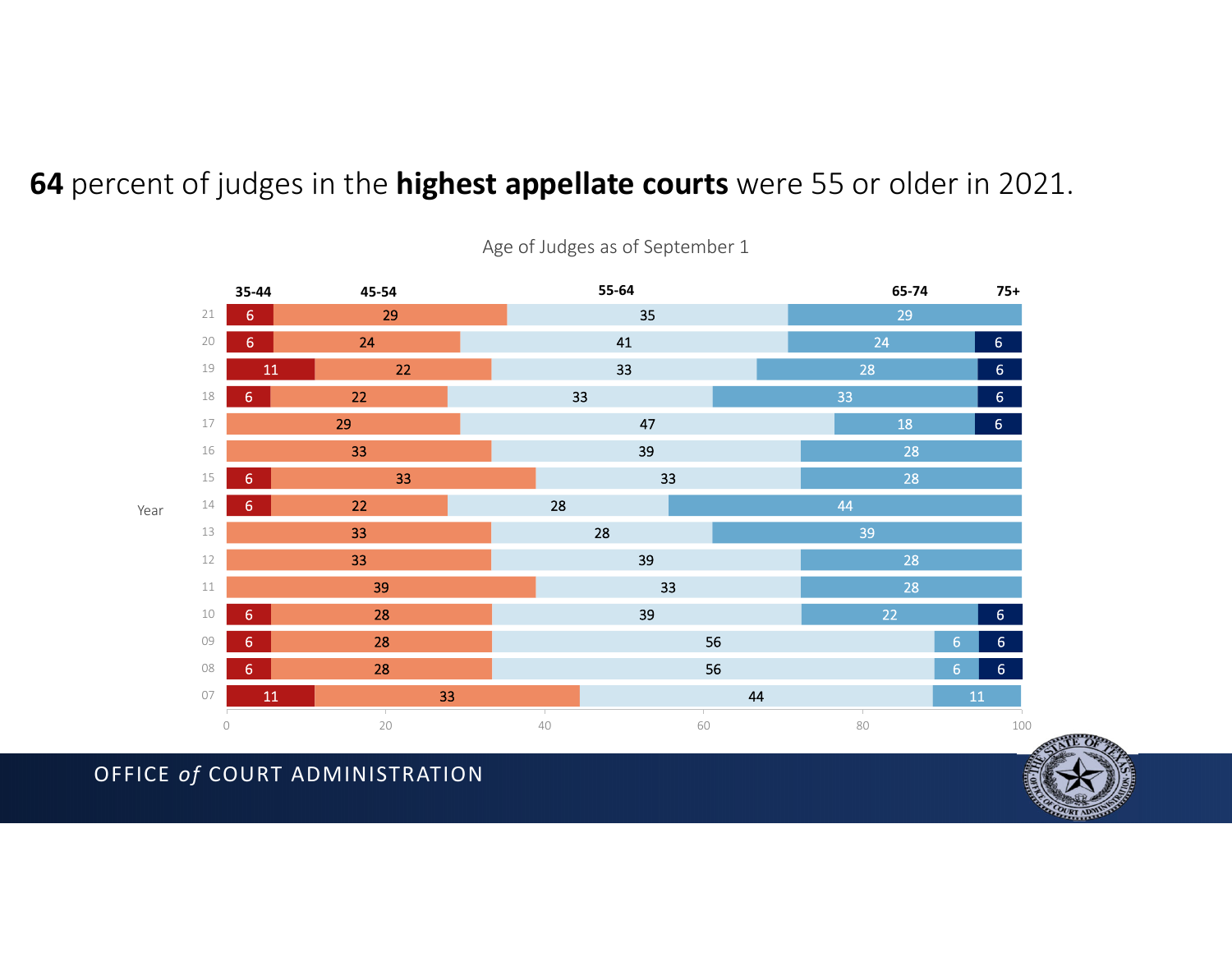## percent of judges in the **courts of appeals** were 55 or older.



Age of Judges as of September 1

### OFFICE *<sup>o</sup> f* COURT ADMINISTRATION



Year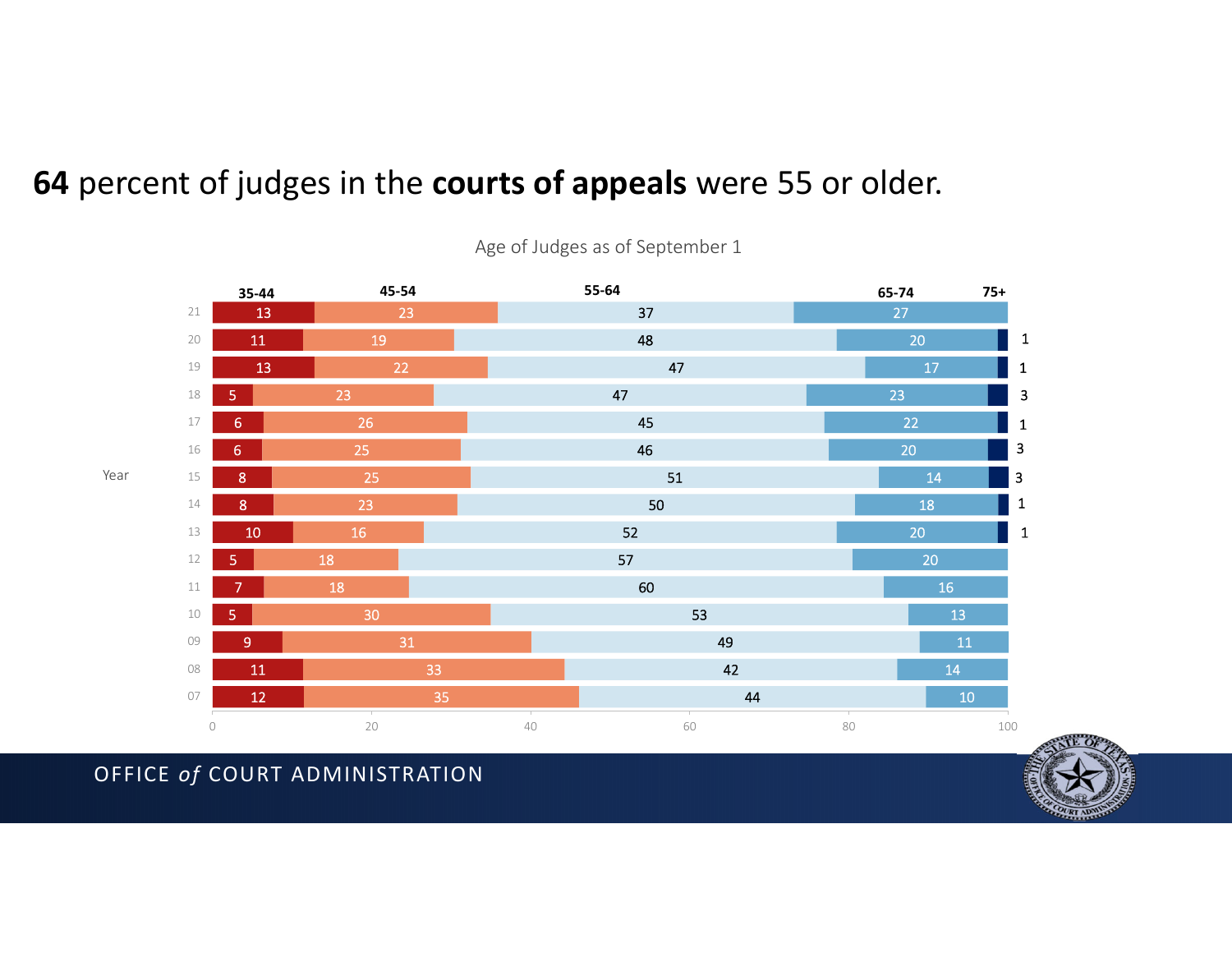### **1 12 12** 17 2 2 20 P 21 12 8 9 0.5 0.2 0.2 0.2 0.2 0.2  $\mathbf{I}$ 0.4 1 20 40 60 80 100 **‐34 35‐44 45‐54 55‐6465‐74 75+**

## percent of judges in the **district courts** were 55 or older.

OFFICE *<sup>o</sup> f* COURT ADMINISTRATION



Age of Judges as of September 1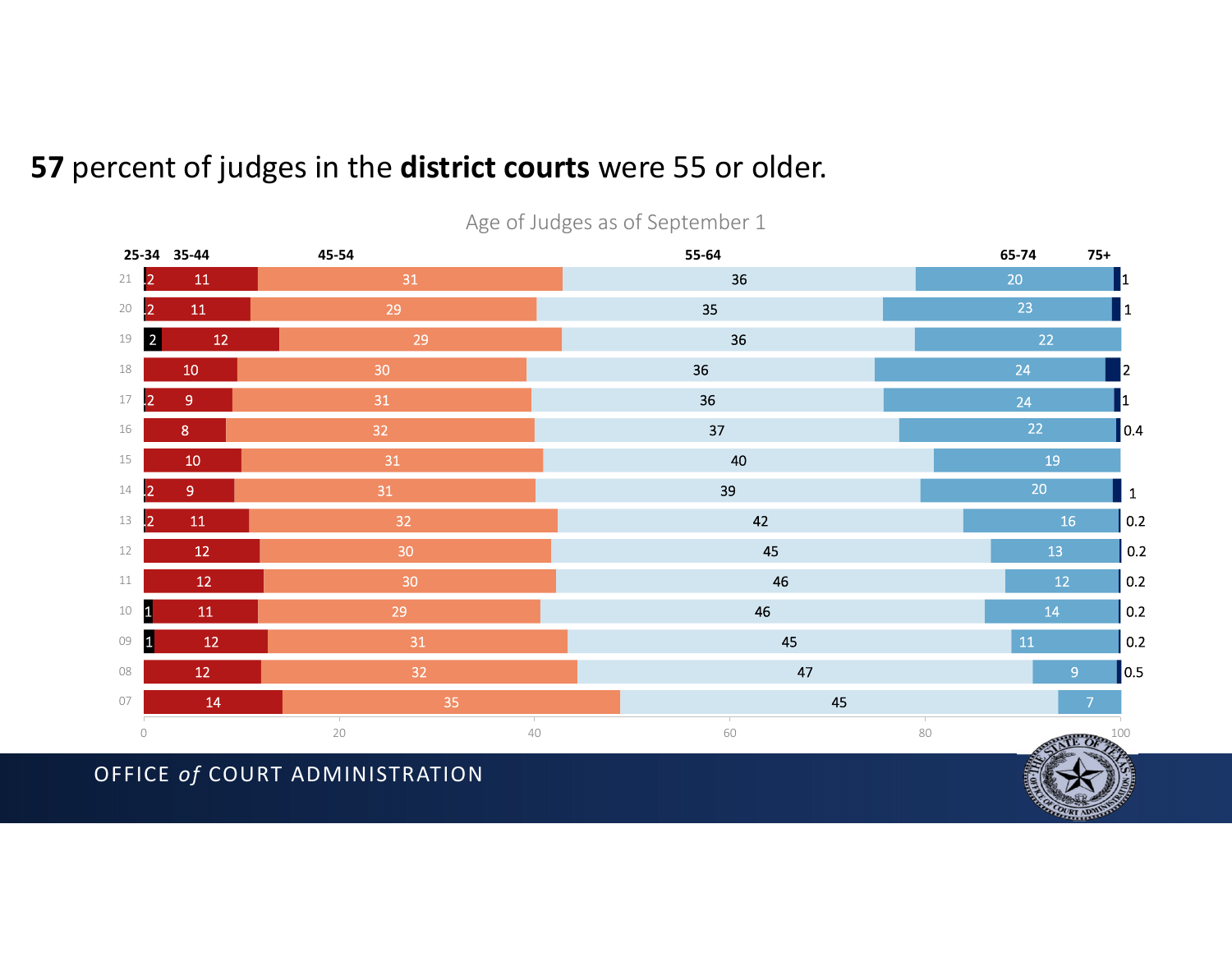### Average Years of Service on Current Bench as of September 1

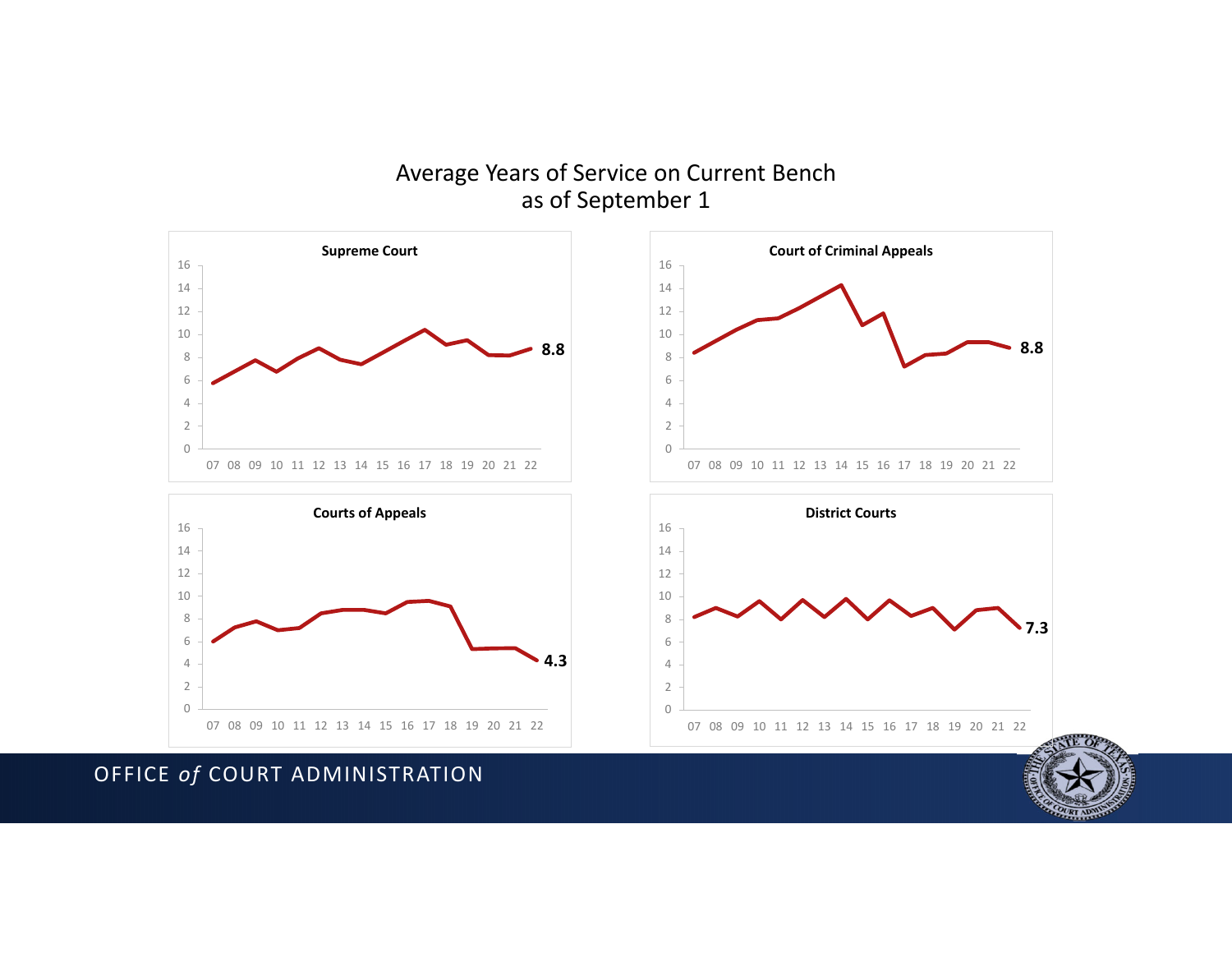The voluntary turnover rate declined in FYs 20/21. Voluntary turnover is higher in years with <sup>a</sup> general election as <sup>a</sup> greater number of judges decide not to run for reelection.

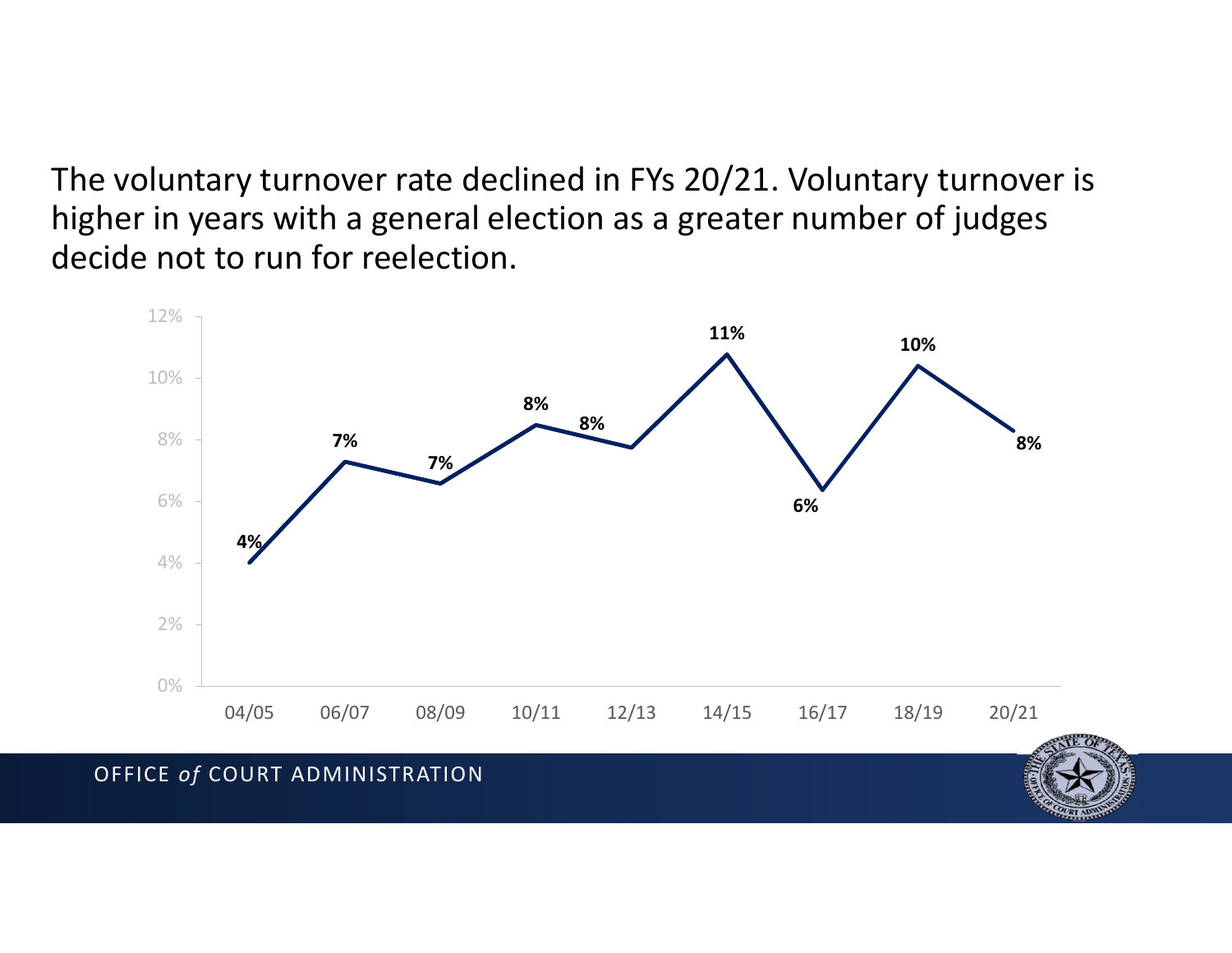The number of judges voluntarily leaving office by **not seeking reelection** has been generally increasing since the fall of 2005.



04/05 06/07 08/09 10/11 12/13 14/15 16/17 18/19 20/21

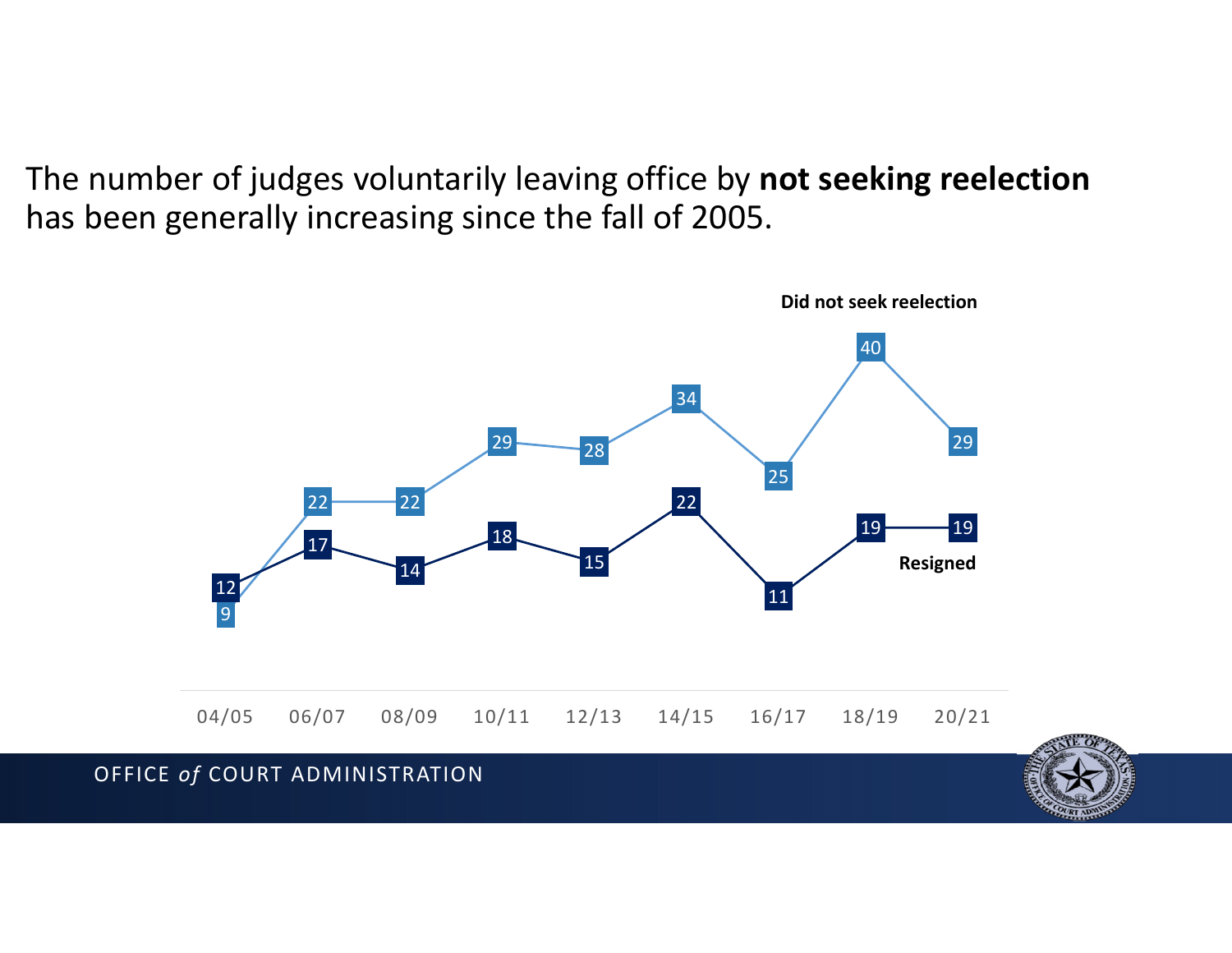## Almost two‐thirds of judges who left in FYs 20/21 indicated that retirement had <sup>a</sup> significant influence on their decision to leave.



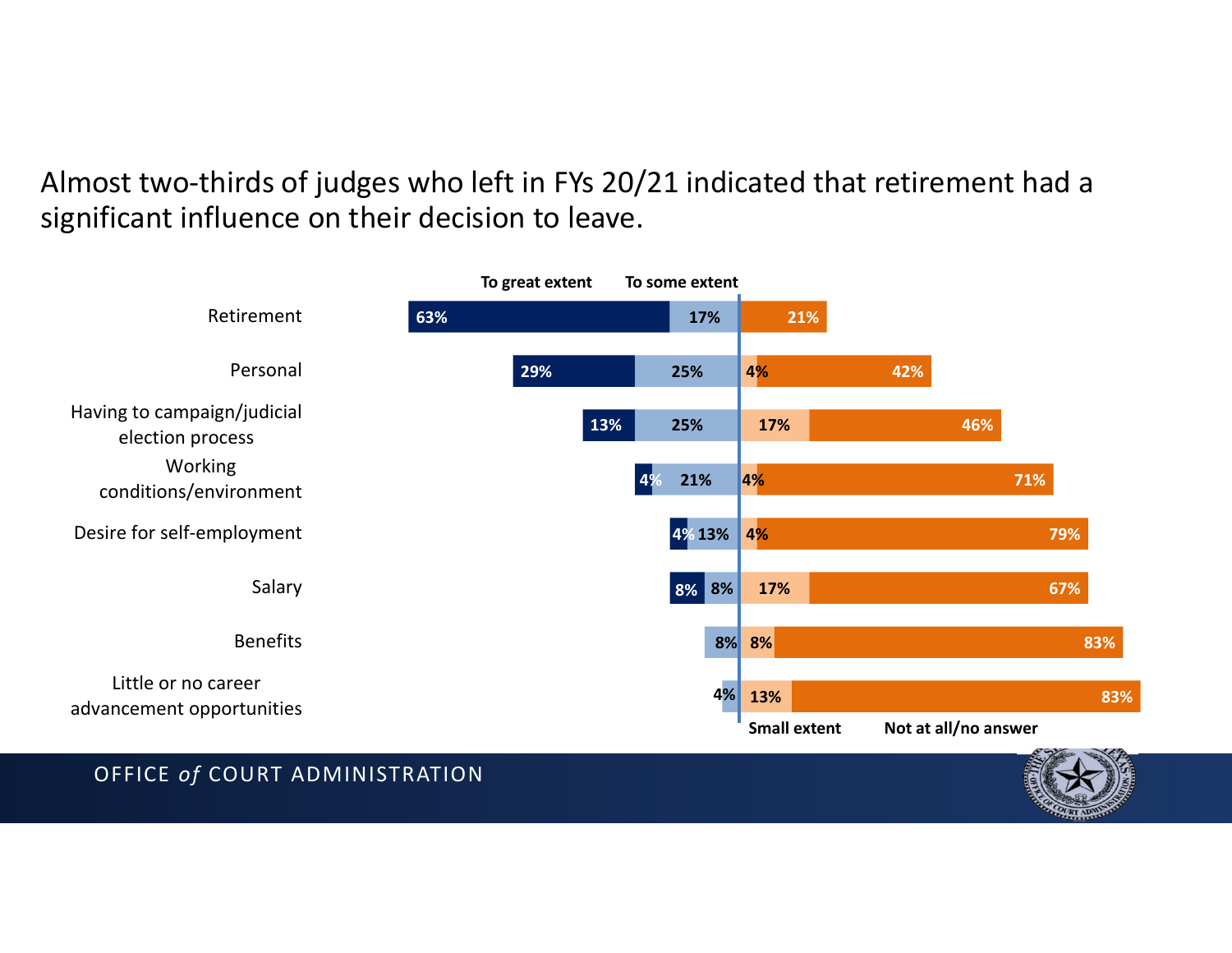Almost 20 percent of respondents indicated that an increase in salary would have affected their decision to leave.





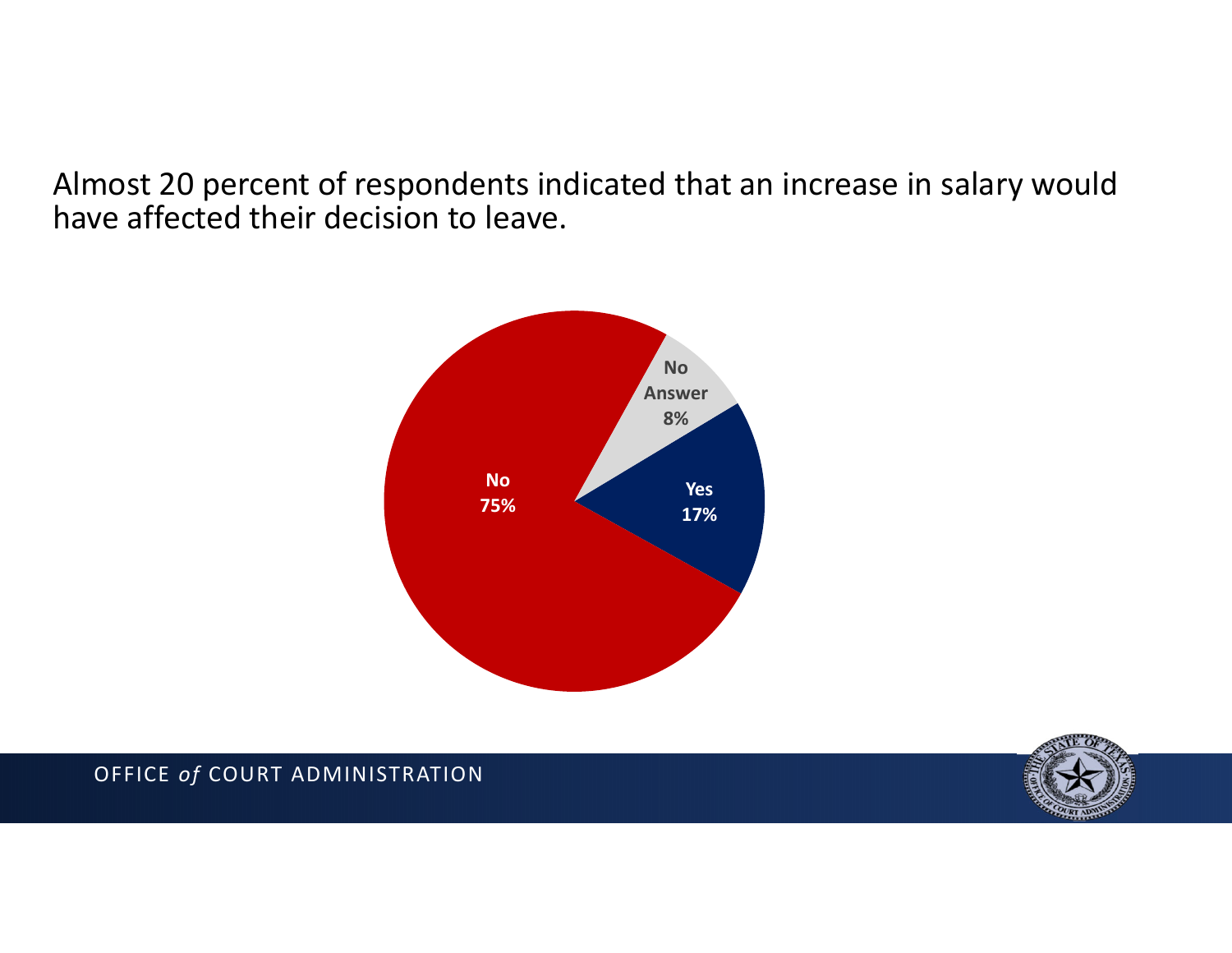In FY 18, the state salary of <sup>a</sup> district judge fell below the compensation levels from 1991 when factoring in inflation. The salary needed in FY 2022 to keep with inflation is \$157,779.

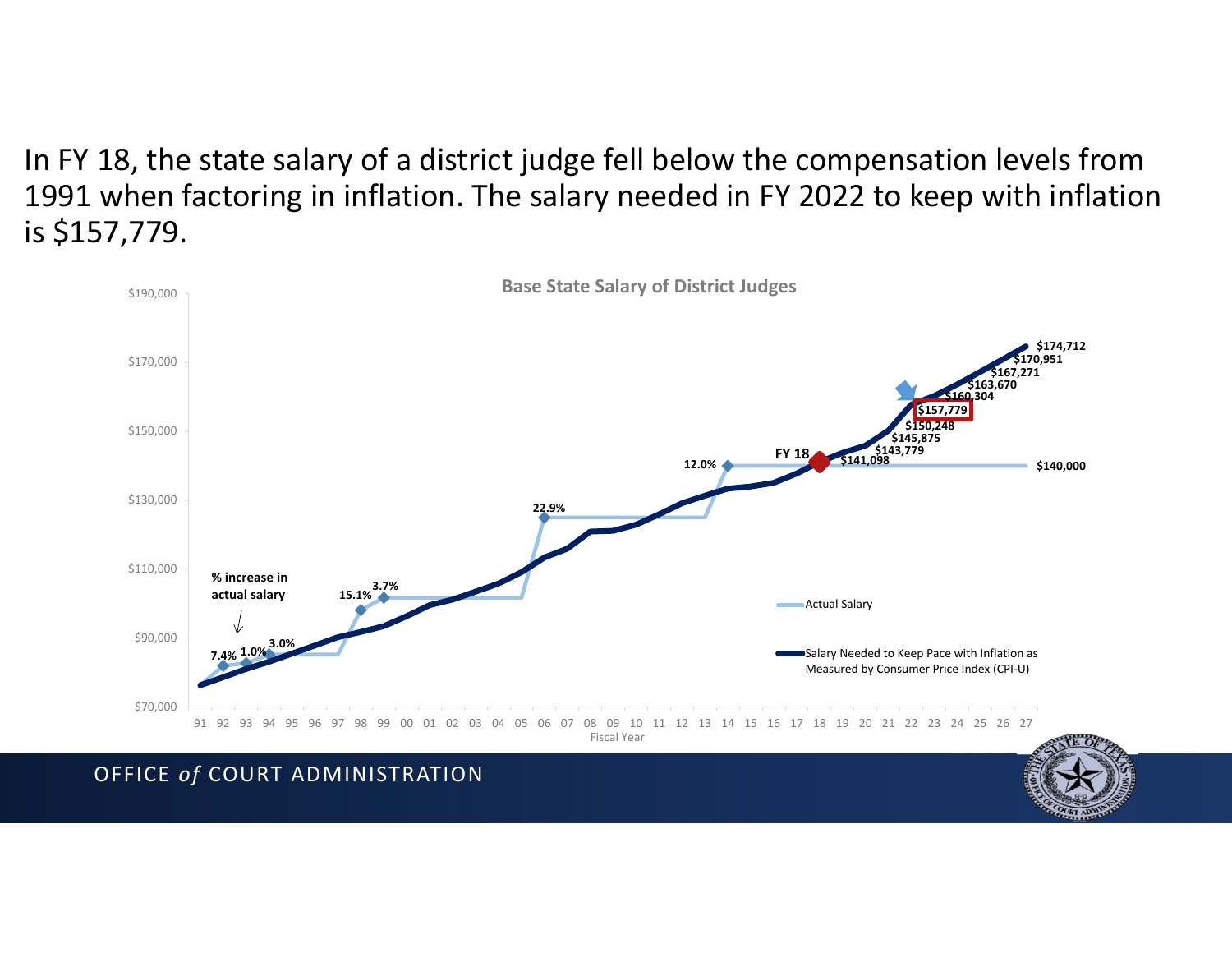

**Base State Salary of District Judges**